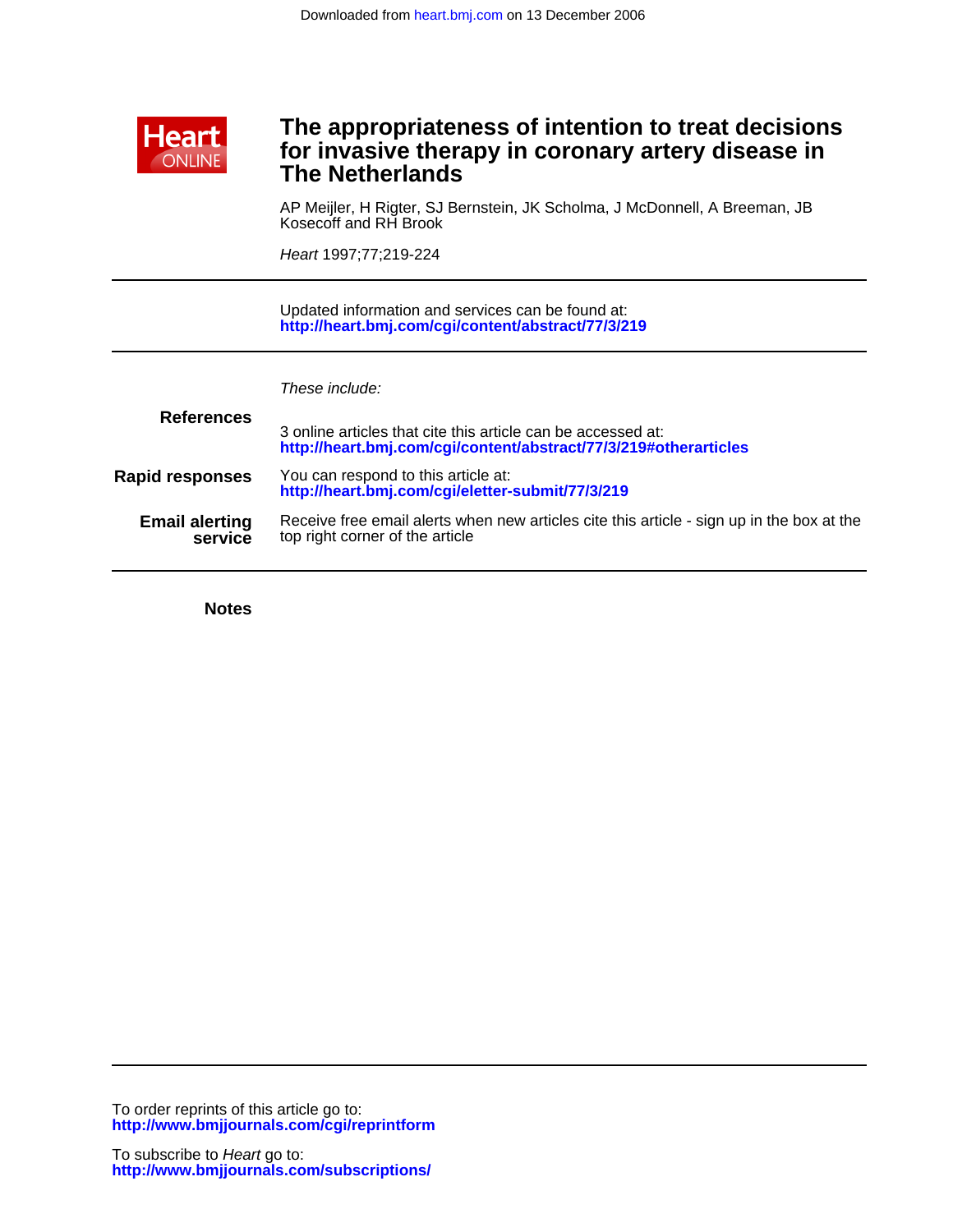# The appropriateness of intention to treat decisions for invasive therapy in coronary artery disease in The Netherlands

Annejet P Meijler, Henk Rigter, Steven J Bernstein, Jan K Scholma, Joseph McDonnell, Arno Breeman, Jacqueline B Kosecoff, Robert H Brook

## **Abstract**

*Objective***—To determine the appropriateness of intention to treat decisions concerning coronary artery bypass grafting (CABG) and percutaneous transluminal coronary angioplasty (PTCA) for patients with coronary artery disease in The Netherlands.**

*Design***—Prospective study of intention to treat decisions using a computerised expert system.**

*Setting***—"Presentation" sessions in 10 tertiary referral heart centres in 1992.**

*Patients***—3207 consecutive patients: 1618 CABG and 1589 PTCA candidates.**

*Main outcome measure***—Percentage of invasive treatment decisions rated appropriate, uncertain, or inappropriate by the expert system.**

*Results***—PTCA decisions were common for patients with one-vessel disease and CABG decisions for patients with threevessel and left main disease. PTCA decisions outnumbered CABG decisions in acute myocardial infarction. Of CABG decisions, 84% were rated appropriate, 12% uncertain, and 4% inappropriate. The proportions for PTCA decisions were 39% appropriate, 31% uncertain, and 29% inappropriate. Type C lesion was the main determinant of inappropriateness of PTCA decisions. If type C lesions were downgraded to type A/B lesions the rate of inappropriate PTCA decisions dropped to 6%.**

*Conclusions***—Clinicians in tertiary referral centres in The Netherlands favoured CABG if vessel disease was extensive or involved the left main artery, and PTCA for patients with less extensive disease and with acute myocardial infarction. Few CABG decisions were inappropriate. The main determinant of inappropriateness of PTCA decisions was its intended use in patients with type C lesions.**

(*Heart* 1997;**77**:219–224)

Keywords: coronary artery bypass grafting; percutaneous transluminal coronary angioplasty; intention to treat; appropriateness

Countries vary widely in performing invasive interventions in coronary artery disease, leading some to question how justified is the use of these procedures.<sup>12</sup> In 1992 the combined rate of coronary artery bypass graft (CABG)

surgery and percutaneous transluminal coronary angioplasty (PTCA) in the USA was 2676 per million inhabitants. Iceland had the highest rate in Europe (1504 per million inhabitants), followed by Belgium (1337) and The Netherlands (1310). These rates can be compared with 515 per million in the United Kingdom.3 4 How often a medical procedure is used depends, among other factors, on the clinician's willingness to offer the procedure to patients having specific sets of symptoms or signs. We report here on the appropriateness of intention to treat decisions for CABG and PTCA in tertiary referral heart centres in The Netherlands. Intention to treat decisions ("decisions" for short) were compared with appropriateness scores produced by a multidisciplinary Dutch panel using the RAND/ UCLA method.<sup>5</sup> This prospective study was part of DUCAT (Dutch inventory of invasive coronary atherosclerosis treatments). We address two questions: first, which patient characteristics led clinicians to select either CABG or PTCA as treatment of choice for coronary artery disease? Second, were these intention to treat decisions appropriate?

## **Methods**

PATIENTS AND DATA COLLECTION

When the prospective part of DUCAT began, in 1992, 13 heart centres had the exclusive right to perform CABG and PTCA in The Netherlands. Any cardiologist in The Netherlands who has diagnosed coronary artery disease may present information about the patient to an interventional cardiologist or cardiopulmonary surgeon at one of these centres. The presentation, which can occur in person or by letter, fax message, or telephone, eventually leads to an intention to treat decision in favour of CABG, PTCA, or medical treatment. Ten heart centres, five from university and five from non-university hospitals (see appendix), took part in this study, which was approved centrally by the ethics committee of the University Hospital of Rotterdam. Of the remaining three centres (all from university hospitals) two refused to participate because of objections put forward by one or more of their clinicians, while the third was reassembling its specialists' staff and therefore could not accept the invitation. Enrolment in the study began, depending on the centre, between February and May 1992, with the goal of recruiting a consecutive sample of patients from each centre. Enrolment in each centre was stopped as soon as one quarter of the expected 1992 case

**Institutes for Medical Technology Assessment, and of Public Health and Social Medicine, Erasmus University Rotterdam, The Netherlands** A P Meijler H Rigter J K Scholma J McDonnell A Breeman

**Schools of Medicine and Public Health, University of Michigan, Ann Arbor, and Ann Arbor Veterans Administration Health Services Research and Development Field Program, Ann Arbor, Michigan, USA** S J Bernstein **Value Health Sciences Inc, Santa Monica, California, USA** J B Kosecoff **RAND, Santa Monica, and Schools of Medicine and Public Health, UCLA, Los Angeles, California, USA**

R H Brook

Correspondence to: Professor H Rigter, Trimbos Instituut, PO Box 725, 3500 AS Utrecht, The Netherlands.

Accepted for publication 17 September 1996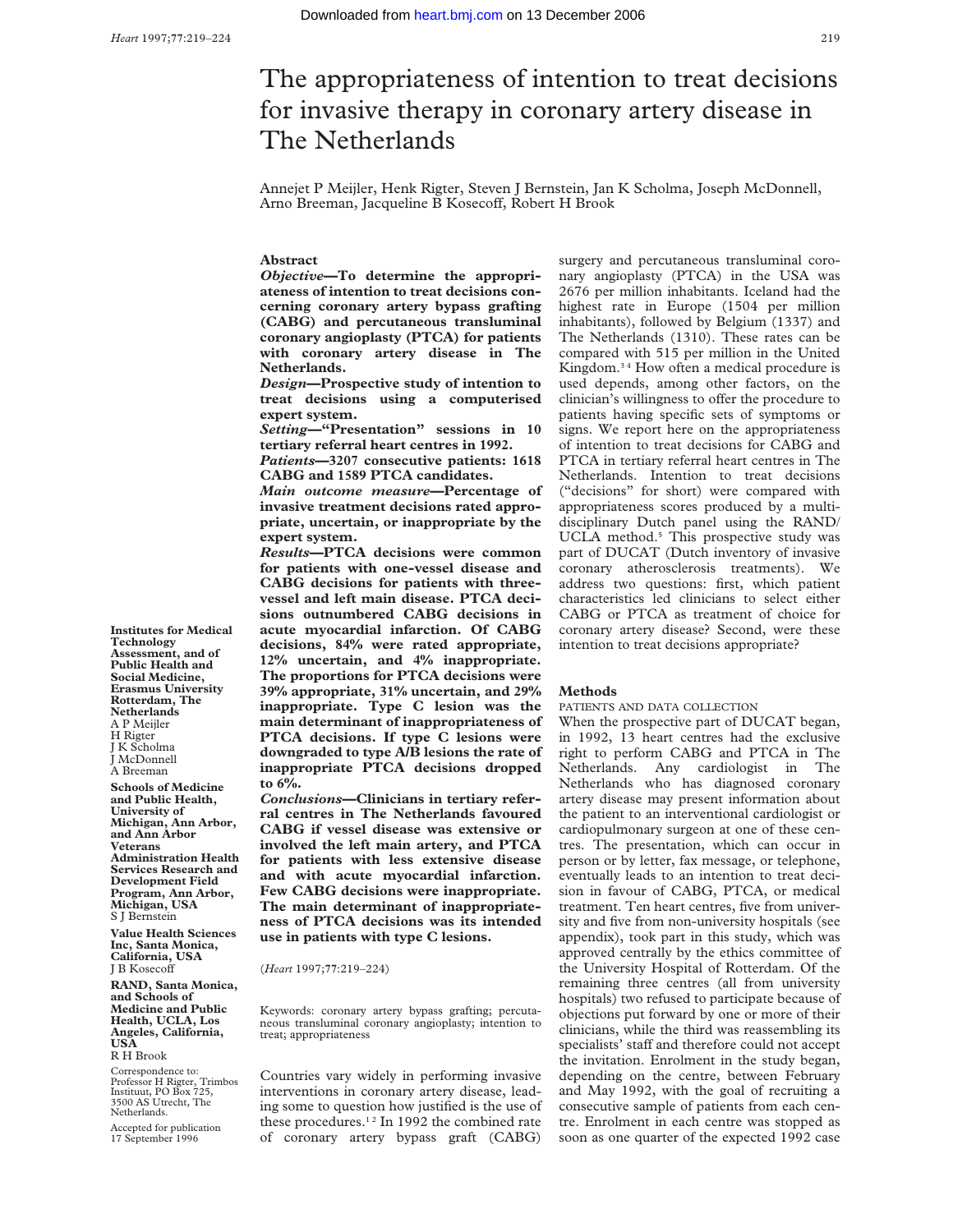load of eligible patients had been included in the study. Patients who had previously had CABG ( $n = 483$ ) or in whom CABG was to be combined with other surgery were excluded. We enrolled 3980 patients. Of these 3647 (92%) had significant coronary artery disease. Significant coronary artery disease was defined by the DUCAT panel as a minimum of 50% narrowing of the left main artery in left main disease, at least one artery with 70% narrowing and other arteries with 50% narrowing in multivessel disease, and one artery with 70% narrowing in one-vessel disease.<sup>5</sup>

For 1621 patients at the centres (41%) the decision was to recommend CABG, for 1600 (40%) PTCA (any form), and for 757 medical treatment. Information about the decision was missing for two patients. In this paper we focus on the decisions in favour of invasive treatment  $(n = 3221)$ . For one PTCA and three CABG candidates we failed to collect all the data necessary to determine the appropriateness of the decision and we deleted the 10 cases of "palliative PTCA" for patients with non-cardiac terminal disease. Thus our results pertain to 3207 consecutive patients, 1618 CABG and 1589 PTCA candidates. In two of the 10 centres 10–20% of the sample were missed due to data collection problems. As this incomplete intake did not affect the outcome of any of the analyses, the data from these two centres were not deleted.

On the basis of the indications and definitions provided by the DUCAT panel,<sup>5</sup> we designed and pilot tested in six centres a data collection form to capture the data needed to determine the appropriateness of intention to treat decisions. The form had entries for presenting the following: symptoms and problems; level of angina according to the Canadian Cardiovascular Society classification; use of antianginal medication and contraindications for this treatment; degree, type  $(A, B, or C)$ ,<sup>6</sup> and location of luminal narrowing in coronary arteries; outcome of exercise stress tests; estimate of left ventricular function; location, date, and type (Q or non-Q) of myocardial infarction; and perioperative risk factors.7 All variables were defined by the DUCAT panel.<sup>5</sup> We also collected data on: patients' age; composition of the team of clinicians who made the intention to treat decision; the way the case was presented; medical history including myocardial infarctions and coronary revascularisations; dyspnoea; coronary artery collaterals; and the clinicians' estimate of how urgent revascularisation was needed. Sources for all this information were the angiogram as read by the clinicians of the heart centre, the discussion at the "presentation" sessions, the abstracted medical record submitted by the referring cardiologist, letters and fax messages, and notes taken by centre clinicians.

The data collectors ( $n = 18$ ) were affiliated with the heart centres; 11 were junior physicians, five were specialised administrative staff, and two were health services researchers. Data collectors were trained in a one day session. To test for interobserver agreement we asked the data collectors to abstract independently data from six videotaped "presentation" sessions. From their notes we derived the corresponding appropriateness scores and compared these with the scores considered to be correct by DUCAT research team. Cohen's  $\kappa$  was 0.80. To increase data reliability we collected data for two weeks before beginning enrolment, during which time DUCAT staff and data collectors discussed each case. We maintained throughout the study a call-in line to allow data collectors to forward queries to DUCAT staff. We conducted site visits to several centres each week, held plenary meetings of DUCAT staff and data collectors every four to six weeks, and rapidly checked incoming data forms for inconsistencies. Clinicians from the DUCAT panel were available to reread angiograms from patients from their own centre in those cases (on average less than 2%) where data collectors failed to extract all of the angiographic information from the data sources. To protect the privacy of the patients, completed forms were coded in the heart centres before being relayed to the DUCAT office. Thus patients' identity was not revealed to the DUCAT research team.

#### ANALYSIS

We have described elsewhere how the DUCAT panel rated indications for coronary revascularisation and assigned appropriateness categories (appropriate, uncertain, inappropriate) to indications.<sup>5</sup> In brief, an indication was defined to be appropriate if the expected benefits of performing that procedure exceeded the risks compared with another treatment. The 12 panelists, six interventional cardiologists and six cardiopulmonary surgeons, evaluated three sets of indications, presented as a choice between two treatments, namely: (1) CABG *v* medical treatment, (2) PTCA *v* medical treatment, and (3) CABG *v* PTCA. The panelists were instructed to judge the indications assuming that complete revascularisation was to be the goal. Indications were rated on a 9 point scale with 1 representing an extremely inappropriate indication and 9 an extremely appropriate indication. Indications were considered to be appropriate if the appropriateness score (that is, the panel's median rating) was from 7 to 9, uncertain if the score was from 4 to 6, and inappropriate if the score was from 1 to 3. Indications were also classified as uncertain when panelists' ratings were split, that is, when at least four panelists gave a 1–3 rating and at least four others a 7–9 rating.

The appropriateness scores were programmed into the computerised medical review system (MRS), developed by Value Health Sciences (USA). The data were entered into a relational database. Based on their primary symptom or problem, patients were grouped into six mutually exclusive clinical "chapters": (1) asymptomatic, (2) chronic stable angina, (3) unstable angina, (4) acute myocardial infarction, (5) recent myocardial infarction, between one and 30 days before the first "presentation" session, and (6) near sud-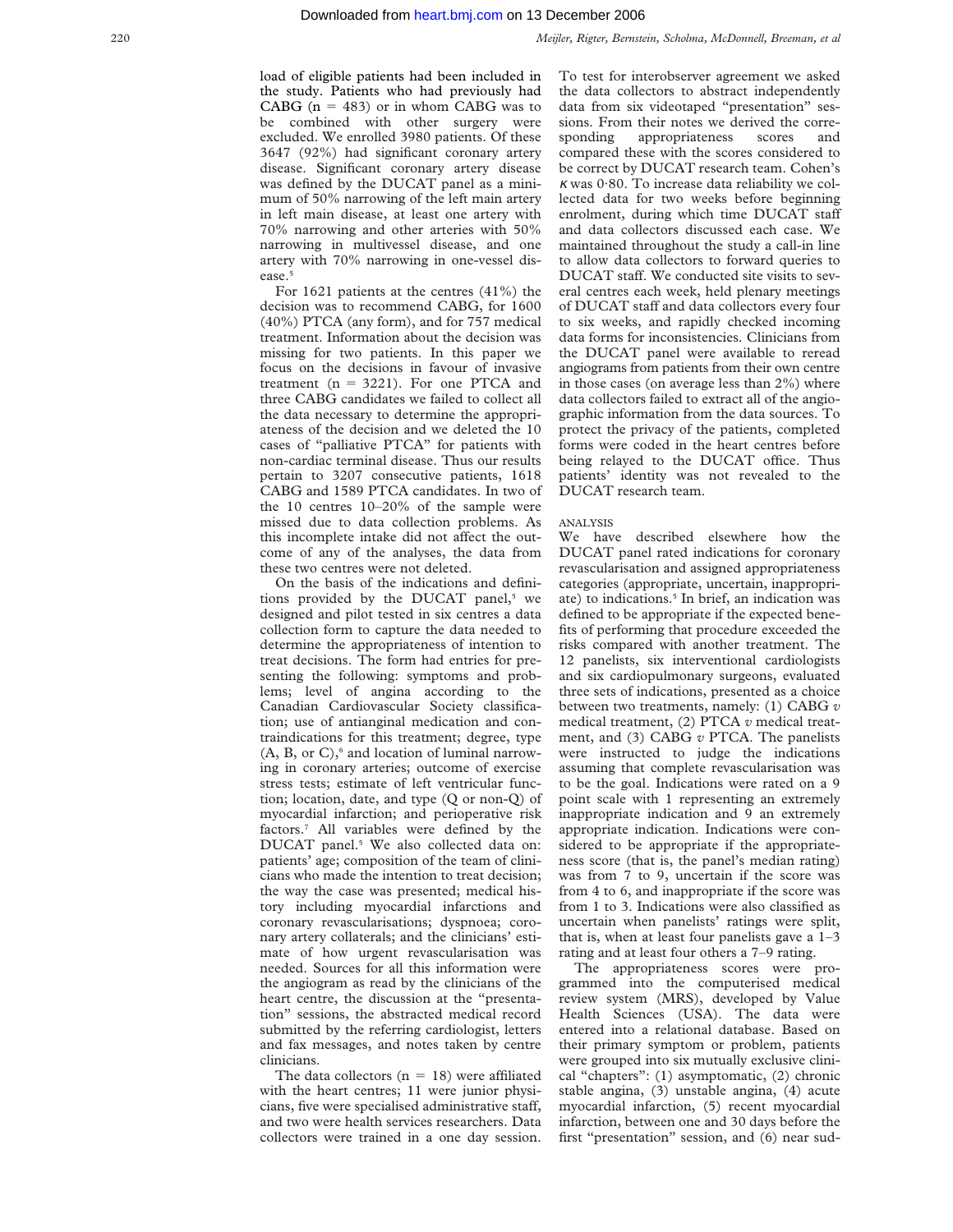den death.<sup>5</sup> We assigned an appropriateness score to each intention to treat decision using the relevant items on the data form. Decisions were classified by the MRS as appropriate, uncertain, or inappropriate if they corresponded to indications scored appropriate, uncertain, or inappropriate by the panel.<sup>5</sup> Results are presented as percentages of group totals, with 95% confidence interval (CI). Confidence intervals were calculated with the normal approximation and truncated at 0 and 100.

## **Results**

#### GENERAL AND CLINICAL CHARACTERISTICS

The median age of the patients selected for invasive treatment was 62 years, and 7% were aged 75 years and older. Seventy four per cent were men. Thirty eight per cent had a history of an old myocardial infarction (> 1 month ago) and 11% had had prior PTCA treatment. Left main vessel disease was present in 9%, threevessel disease in 33%, two-vessel disease in 28%, one-vessel disease in 29%, and non-significant disease in 2% of the patients. Most patients had chronic stable angina (61%), while unstable angina (19%) and recent myocardial infarction (15%) were also frequently seen. The remainder of the patients were asymptomatic (2%) or presented with acute myocardial infarction (2%) or near sudden death (0·4%). As severity of anatomical disease increased, CABG decisions became more common than PTCA decisions, which dominated in one-vessel disease (table 1). In most clinical chapters the frequency of CABG and PTCA decisions was roughly the same. An exception was acute myocardial infarction, where 86% of the decisions were in favour of PTCA (table 2).

*Table 1 Intention to treat decisions for patients referred for coronary revascularisation in The Netherlands by level of anatomic disease*

|                                         | Number of decisions $(\% )$ |             |              |
|-----------------------------------------|-----------------------------|-------------|--------------|
| Anatomical disease                      | Total number                | CABG        | <i>PTCA</i>  |
| Non-significant coronary artery disease | 50                          | 11 $(22.0)$ | 39 $(78.0)$  |
| One-vessel, -PLAD                       | 620                         | 21(3.4)     | 599 $(96.6)$ |
| One-vessel, $+$ PLAD                    | 309                         | $36(11-7)$  | 273(88.3)    |
| $Two-vessel, -PLAD$                     | 489                         | 142(29.0)   | 347 $(71.0)$ |
| $Two-vessel, + PLAD$                    | 404                         | 218(54.0)   | 186(46.0)    |
| Three-vessel                            | 1046                        | 908(86.8)   | 138(13.2)    |
| Left main                               | 289                         | 282(97.6)   | 7(2.4)       |
| Total                                   | 3207                        | 1618(50.5)  | 1589(49.5)   |

¶Numbers, with row percentages in parentheses.

CABG, coronary artery bypass grafting; PTCA, percutaneous transluminal coronary angioplasty;  $+$  PLAD and  $-$  PLAD, including and not including the proximal left anterior descending coronary artery.

*Table 2 Intention to treat decisions for patients with coronary artery disease in The Netherlands by clinical chapter*

|                              | Number of decisions $(\%)$ |             |             |
|------------------------------|----------------------------|-------------|-------------|
| Chapter                      | Total number               | CABG        | <i>PTCA</i> |
| Asymptomatic                 | 68                         | 40(58.8)    | 28(41.2)    |
| Chronic stable angina        | 1945                       | 1054(54.2)  | 891(45.8)   |
| Unstable angina              | 608                        | $282(46-4)$ | 326(53.6)   |
| Acute myocardial infarction  | 51                         | 7(13.7)     | 44(86.3)    |
| Recent myocardial infarction | 472                        | 214(45.3)   | 258(54.7)   |
| Near sudden death            | 13                         | 10(76.9)    | 3(23.1)     |

¶Numbers, with row percentages in parentheses. Restricted to decisions for patients with

significant coronary artery disease. CABG, coronary artery bypass grafting; PTCA, percutaneous transluminal coronary angioplasty.

#### APPROPRIATENESS OF DECISIONS

Of the CABG decisions, 84% were judged appropriate, 12% uncertain, and 4% inappropriate. Inappropriateness was more common for PTCA decisions, of which 39% were classified as appropriate, 31% as uncertain, and 29% as inappropriate. That an intention to treat decision is appropriate does not necessarily mean that the treatment chosen is to be preferred. Panel scores indicated that PTCA was to be preferred in 3% of the appropriate CABG decisions, but if CABG and PTCA decisions were both rated appropriate the panel never preferred surgery to angioplasty.

All CABG decisions for patients with left main disease were classified as appropriate, as were 95% of those for patients with three-vessel disease. In contrast, only one of 21 CABG decisions for patients with one-vessel disease not including the proximal left anterior descending artery (PLAD) was considered to be appropriate, while 12 of these CABG decisions were inappropriate. PTCA decisions were judged appropriate for 49% of the patients with one-vessel disease and 33% of the patients with two-vessel disease. PTCA was considered to be inappropriate for 67% of the patients with three-vessel disease and for five out of seven patients with left main disease. Inappropriateness was not only associated with intention to treat, but also with intention not to treat. For instance, of the seven patients with left main disease referred for PTCA, three actually had angioplasty of the left main coronary artery, two (with 50–69% stenosis of the left main coronary artery) underwent PTCA of the PLAD, and in two another type of single vessel PTCA was performed, leaving a 70–99% stenosis of the left main coronary artery untouched.

Appropriateness also varied with clinical chapter (table 3). CABG decisions were always appropriate for patients with near sudden death, almost always for patients with unstable angina, and less often for asymptomatic patients. The same trend applied to PTCA decisions, although the proportion of appropriate PTCA decisions was smaller than that for CABG. The proportion of inappropriate PTCA decisions was large for relatively non-acute conditions such as asymptomatic status and chronic stable angina.

## SENSITIVITY ANALYSIS

The DUCAT panel raised various issues. First, although the use of PTCA was generally judged to be inappropriate by the panel if a type C, rather than a type A or B, lesion was present,<sup>5</sup> some panelists believed that coronary angioplasty might be justified in cases with as yet poorly defined subsets of type C lesions. A second issue discussed by the panel was complete versus incomplete revascularisation. When rating the indications the panel acknowledged that the general goal of PTCA is complete revascularisation, but it also stated that incomplete revascularisation may sometimes be acceptable, for instance when a stenosis has lost its importance because the formation of collaterals has restored the blood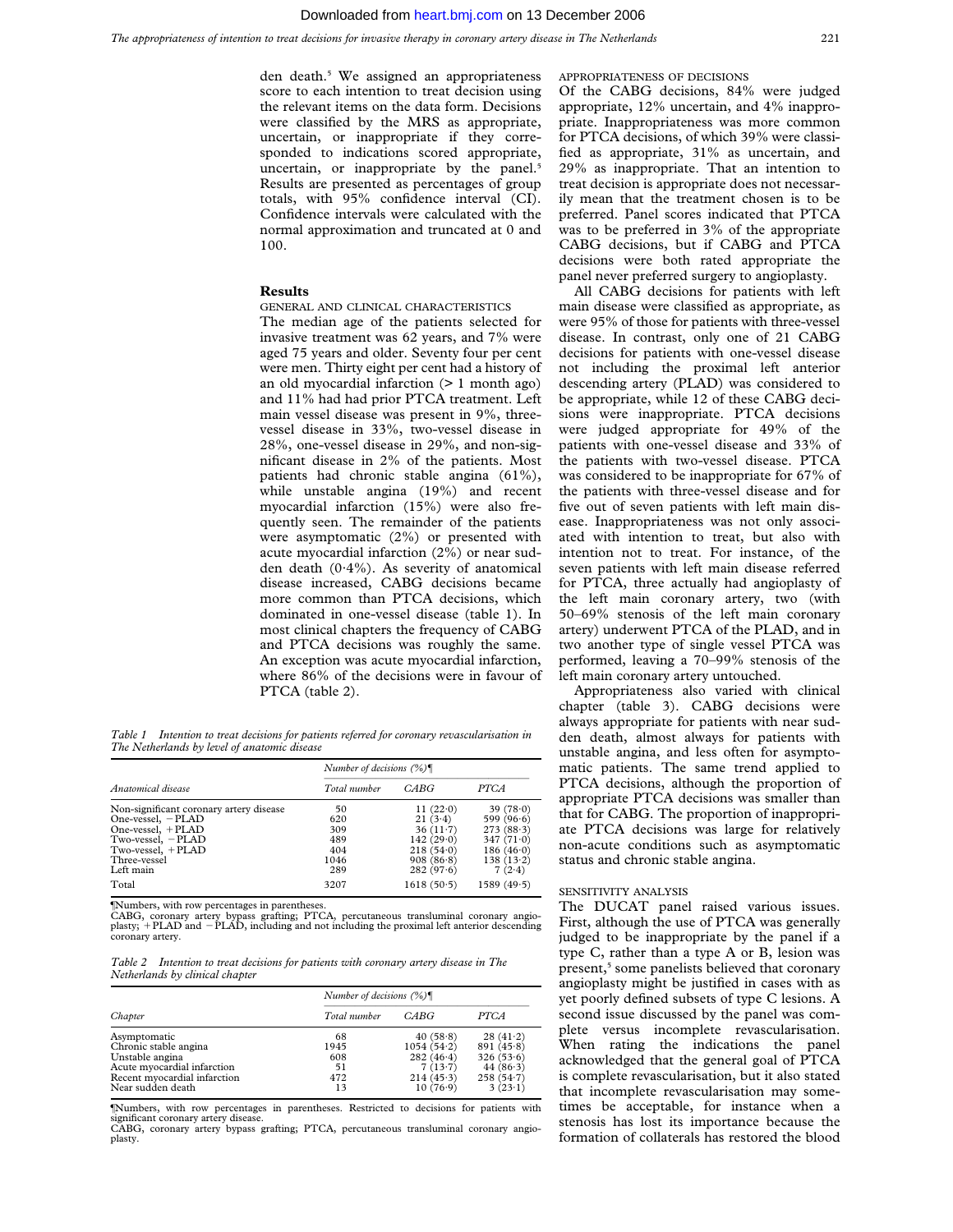222 *Meijler, Rigter, Bernstein, Scholma, McDonnell, Breeman, et al*

*Table 3 Appropriateness of invasive treatment decisions by clinical chapter¶*

|                              | CABG                                |                            | <b>PTCA</b>                   |                              |
|------------------------------|-------------------------------------|----------------------------|-------------------------------|------------------------------|
| Chapter                      | Appropriate                         | Inappropriate              | Appropriate                   | Inappropriate                |
|                              | $%$ (CI)                            | $%$ (CI)                   | $%$ (CI)                      | $%$ (CI)                     |
| Asymptomatic                 | $70.0$ (55.8 to 84.2)               | $12.5$ (2.3 to $22.7$ )    | $17.9$ (3.7 to 32.1)          | $57.1$ (38.8 to $75.4$ )     |
| Chronic stable angina        | $82 \cdot 1$ (9.8 to $84 \cdot 4$ ) | $4.5$ (3.2 to $5.8$ )      | $30.2$ (27.2 to $33.2$ )      | $33.4$ (30.3 to 36.5)        |
| Unstable angina              | $94.3(91.6 \text{ to } 97.0)$       | 0.0                        | $75.5(70.8 \text{ to } 80.2)$ | $9.8$ (6.6 to 13.0)          |
| Acute myocardial infarction  | $85.7(59.8 \text{ to } 100.0)$      | $14.3$ (0.0 to $40.2$ )    | $32.9$ (27.2 to 30.6)         | $18.2$ (6.8 to 29.6)         |
| Recent myocardial infarction | $82.2$ (77.1 to $87.3$ )            | $3.7(1.2 \text{ to } 6.2)$ | 39.1 (33.1 to 45.1)           | $27.9$ (22.4 to 33.4)        |
| Near sudden death            | 100-0                               | $0-0$                      | $66.7$ (13.4 to 100.0)        | $33.3(0.0 \text{ to } 86.6)$ |

¶For numbers of decisions, see table 2. Restricted to decisions for patients with significant coronary artery disease. CABG, coronary artery bypass grafting; PTCA, percutaneous transluminal coronary angioplasty; CI, 95% confidence interval.

supply or when the myocardial area served by the stenosed vessel is not viable anymore. Finally, during the panel meeting a few panelists were concerned about the definition of two of the variables underlying the indications, that is, "adequate medical therapy" and "significant coronary artery disease". For all these reasons we performed sensitivity analyses of inappropriate PTCA decisions by assessing the impact of changing assumptions and definitions of clinical variables thought to be important by the DUCAT panel for choosing between treatments for patients with coronary artery disease (table 4).

We began by examining the impact of type C lesions on the rate of inappropriate treatment decisions. Some type C lesions may have a better prognosis than other type C lesions. As our data did not allow a distinction to be made in subsets of type C lesions, we analysed the effect of considering all type C lesions as if they were type A or B. We found that the rate of inappropriate PTCA decisions dropped from 29% to 6%. Distinguishing between type C and type A or B lesions did not affect the rate of inappropriate CABG decisions.

Next, we determined the appropriateness of decisions in relation to the extent of revascularisation the clinicians at the heart centres planned to achieve. We considered two approaches to this issue. The first was to downgrade the number of diseased vessels, for example from three to two if the clinicians elected to treat only two vessels in a patient with three-vessel disease. The panel rejected this analysis plan because the data on benefits and risks are based on total extent of anatomical disease. The second approach, which we followed, was to change lesion type, knowing that the presence of a type C lesion was a major determinant of inappropriateness of PTCA decisions. Clinicians at the heart centres selected incomplete revascularisation for 79% of the patients with multivessel disease. In 77% of these cases the patient had one or more type C lesions that were not considered for coronary angioplasty but still contributed

*Table 4 Sensitivity analyses of inappropriate PTCA decisions*

| Change                                              | Fall in rate of inappropriate PTCA decisions |  |  |
|-----------------------------------------------------|----------------------------------------------|--|--|
| Type C lesions to type A or B                       | $29.3\%$ to $6.4\%$                          |  |  |
| Triple medication to dual medication<br>2           | $29.3\%$ to $25.0\%$                         |  |  |
| $\mathbf{3}$<br>Cases with non-significant coronary |                                              |  |  |
| artery disease omitted                              | $29.3\%$ to $27.5\%$                         |  |  |
| All changes combined, in the order indicated        | $29.3\%$ to $4.0\%$                          |  |  |
|                                                     |                                              |  |  |

PTCA, percutaneous transluminal coronary angioplasty.

to the outcome "inappropriate" if complete revascularisation was taken to be the goal. We downgraded type C lesions to type A or B lesions *solely* for the stenoses the clinicians decided to leave untouched. The rate of inappropriate PTCA decisions decreased from 29% to 19%, whereas the rate of inappropriate CABG decisions remained unchanged.

Other changes in assumptions and definitions had less effect on the rate of inappropriate PTCA decisions. We give two examples. One of the variables selected by the DUCAT panel was the extent of medication the patient was receiving at the time of the decision. For patients with chronic stable angina, adequate medical treatment was defined as the use of triple medication (a  $\beta$  blocker, calcium channel blocker, and a nitrate), unless contraindications existed for the administration of medication. However, some believe that treatment with drugs from two out of the three classes may also constitute adequate medical treatment.<sup>89</sup> Only 32% of the patients with chronic stable angina in our study received triple antianginal medication; another 43% received dual medication. We examined the effect of changing the definition of adequate medical treatment to dual rather than triple medication. The rate of inappropriate PTCA decisions fell from 29% to 25%.

Furthermore, we addressed the issue of non-significant coronary artery disease. We classified invasive treatment decisions for patients with non-significant coronary artery disease as inappropriate. Two DUCAT panelists felt that subliminal lesions (between 50% and 70% narrowing in cases where none of the stenoses produced a narrowing of 70% or more) may occasionally warrant invasive intervention. Because we had recorded any lesion of 50% or more, we could trace subliminal lesions of 50–69% in patients with non-significant coronary artery disease. Thirty five of the 39 PTCA candidates with non-significant coronary artery disease had at least one vessel with such a subliminal lesion. If these cases were considered to have significant disease and then rerated for appropriateness, the rate of inappropriate PTCA decisions was 27·5% rather than 29%.

We then studied what happened to the rate of inappropriate PTCA decisions if we combined the downgrading of all type C lesions to type A or B lesions, the change in definition of adequate medical treatment to dual rather than triple medication and the reclassification of cases with subliminal lesions to significant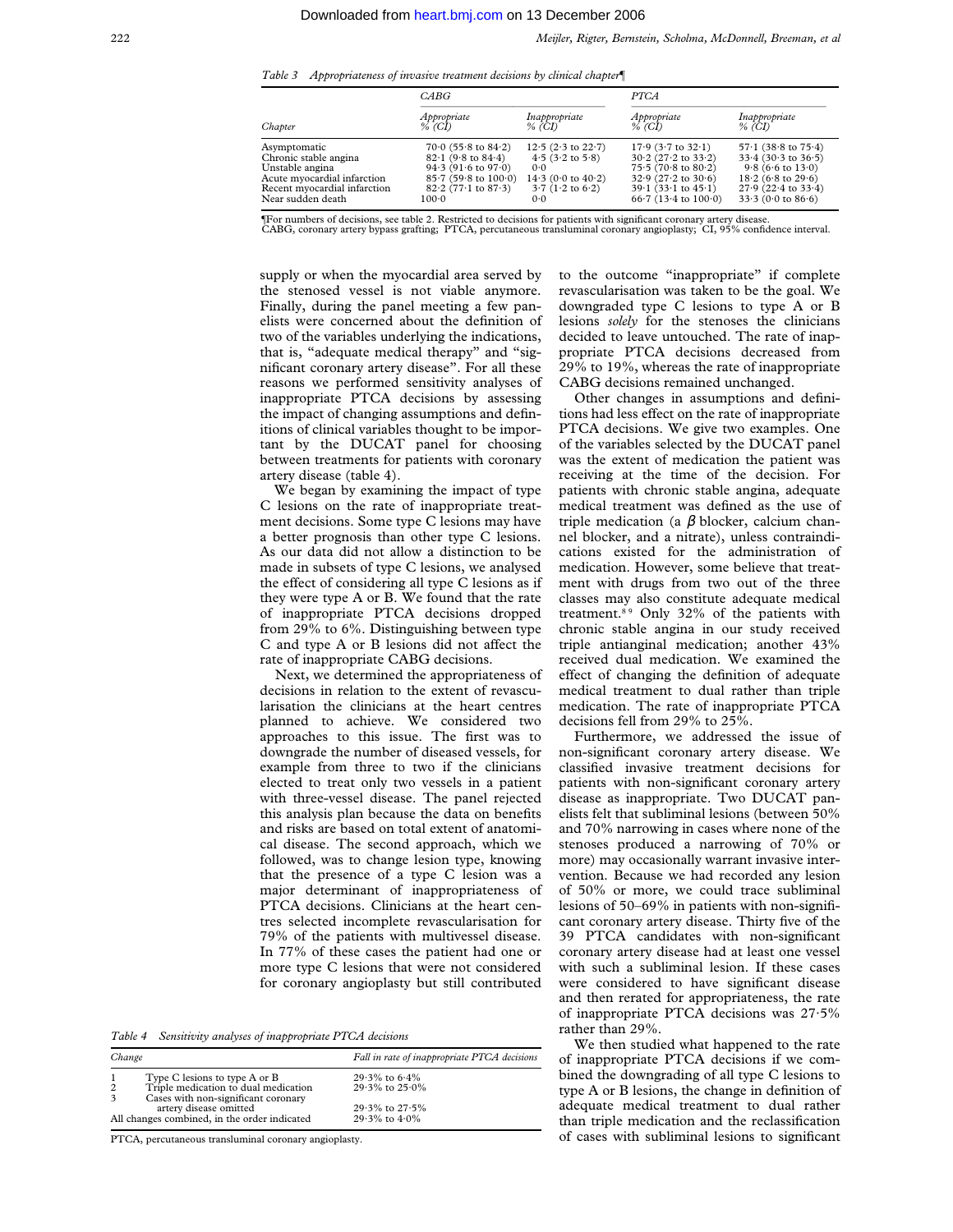disease. The rate of inappropriate decisions became 4% (table 4).

#### **Discussion**

We prospectively evaluated the appropriateness of intention to treat decisions for invasive treatment of patients with coronary artery disease made in tertiary referral centres in The Netherlands. Of the CABG decisions, 4% were inappropriate, compared with 29% of the PTCA decisions if complete revascularisation was taken to be the goal. PTCA was more often chosen than CABG in cases of one- and two-vessel disease not involving the PLAD. The patient's primary symptom did not clearly influence which invasive treatment was selected, except for acute myocardial infarction, where PTCA was preferred to CABG.

The rate of inappropriate CABG decisions was low. This is in line with the outcomes of recent retrospective studies in the state of New York and two Canadian provinces, which reported rates of 2–5%.10 11 The appropriateness studies done so far jointly point to a worldwide decrease in the rate of inappropriate use of CABG in the past 10 years.12–15 One reason may be that CABG is mainly used at present in patients with severe coronary artery disease, where CABG has been shown to improve survival. PTCA has replaced CABG for minor coronary artery disease.

For PTCA we found that 29% of the decisions were judged inappropriate, compared with a 4% rate of inappropriate PTCA procedures in the New York State study.<sup>16</sup> When comparing appropriateness rates across panels and across countries, one must acknowledge differences in the way the panels were conducted and indications structured. For example, in New York State the expert panel modified their PTCA ratings if they judged CABG more appropriate than PTCA. A PTCA case that was rated uncertain would be downrated to inappropriate if CABG was preferred, thus increasing the rate of inappropriate PTCA indications. This did not occur in The Netherlands. Conversely, the Dutch panel added one more level of clinical detail to those defined in the New York State study, that is, vessel morphology. In general, the DUCAT panel considered type C lesion to be a contraindication for PTCA; the presence of such a lesion was the main determinant of inappropriateness of PTCA decisions. Assuming in the sensitivity analysis that model cases with a type C lesion were identical to corresponding cases with type A or B lesions caused the rate of inappropriate PTCA decisions in our study to fall to 6%, only slightly above the rate in New York State. The New York State panel decided not to consider vessel morphology in their ratings of the appropriateness of PTCA. Ultimately, to determine if there is a difference in the appropriateness of use of medical procedures between the United States and The Netherlands will require the application of US panel scores to Dutch cases and Dutch scores to cases from the United States.

Within one year of the meeting of the DUCAT panel, when data collection for our study started, PTCA was regularly tried as treatment for type C lesions in all heart centres in The Netherlands, accounting for the high rate of inappropriate PTCA decisions. This change in treatment policy in The Netherlands reflects a trend in clinical practice that was seen throughout the world.<sup>17-20</sup> However, it remains to be seen if attempts to open type C lesions with coronary angioplasty are justified. For instance, the success rate for angioplasty in chronic total occlusions—one subset of type C lesions—is not impressive so far.17–20 The follow up data on the patients enrolled in the DUCAT study may shed light on this issue.

The importance of lesion type illustrates a more general phenomenon, the imperative of anatomy. Interventional cardiologists seeing a lesion tend to take invasive action. To some extent anatomical disease has replaced functional disease as the guiding principle for revascularisation, at least in the heart centres in The Netherlands.<sup>21</sup> One explanation is that tertiary referral centres function as last resort. Clinicians at these centres may assume that non-invasive treatment options have been exhausted for patients referred to their centre. However, at least some of our findings indicate this assumption to be wrong (for example, see the underuse of medication).

Type C lesion was also a factor in decisions about whether or nor revascularisation by PTCA was to be complete. Multivariate regression analysis of PTCA decisions pointed to type C lesion as by far the most important determinant of choosing for incomplete revascularisation.21 After the DUCAT panel was conducted data were published indicating that complete revascularisation by PTCA often is associated with better long term outcomes. However, there are circumstances when incomplete revascularisation is as effective as complete revascularisation. In patients with mild stenoses (that is, between 50% and 59% luminal narrowing) in vessels at least 1·5 mm in diameter that supply under 10% of the myocardium, there is no evidence of a survival benefit with complete compared with incomplete revascularisation.<sup>22</sup> DUCAT is the first study to examine which vessels interventional cardiologists felt were important to treat. Follow up of the patients in DUCAT may help to confirm these clinicians' intuitive sense or to identify lesions that should have been treated.

Finally, how should appropriateness scores be applied? An American practice of using such scores as part of utilisation review before performing the procedure is not advocated in The Netherlands.<sup>23</sup> A better application is to use appropriateness scores for the development of clinical practice guidelines to assist clinicians and patients with difficult decisions. The Netherlands Society of Cardiology is using the DUCAT panel to update the appropriateness scores, as a starting point for developing national guidelines, an option supported by the government of The Netherlands.24 Furthermore the DUCAT